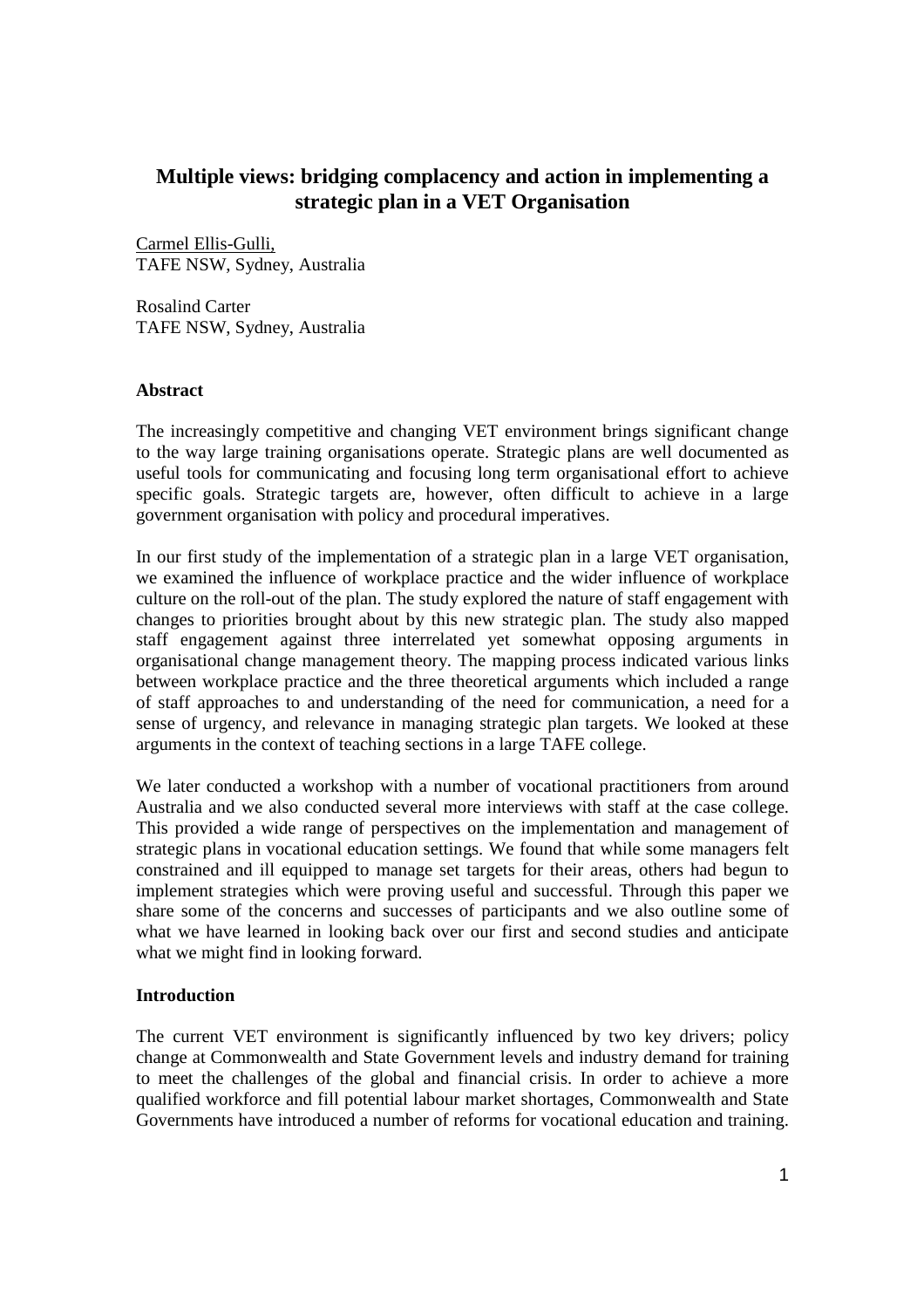These reforms include the setting of targets to increase student recognition of work experience, increase completion of trade apprenticeships, increase completion of higher level qualifications and increase training and retraining options for existing workers. In addition to new targets, Commonwealth and State Governments have also specified a range of complex compliance and reporting requirements for VET organisations. Publicly funded Registered Training Organisations (RTOs) including TAFE NSW now need to adjust business strategies and delivery practices to meet these targets and to comply with new reporting requirements. Further, in 2010 the Commonwealth Government commissioned a report on the state of vocational education and training in Australia. Key discussion points indicated proposals for a more focussed approach to supporting apprentices and trainees, particularly in skill shortage areas. The report also indicated a need to build the VET workforce capability to meet new and emerging challenges in delivering VET training, and the need for new ways of funding VET training. The overall focus of the paper was informed by a call for a reconceptualisation of VET training in Australia. Considered together, the changing VET environment has created a significant sense of tension in State government RTOs such as TAFE NSW along with a rethinking of the current positioning in the vocational education market. These tensions and 'rethinkings' have caused a number of changes in the culture and purpose of State Government vocational education and training and changes to the way its services are perceived within the VET market.

TAFE NSW has enjoyed a long tradition of providing vocational training for young people to learn a trade and prepare for employment. In recent decades TAFE NSW has expanded training services to incorporate vocational training in non-trade 'professional' courses and higher qualifications to prepare learners for entry into higher education and for evolving new careers. These changes accord with the NSW State Plan 2005-2010 and the NSW Strategic Plan for Vocational Education and Training 2005 - 2008 which, call for the vocational training sector to more concertedly focus resources on developing workforce capability.

The current financial environment for TAFE NSW Institutes is one of consistently diminishing recurrent government funding and an expectation that Institutes develop their own commercial business expertise to build commercial funds. Institutes need to more effectively manage costs associated with providing the extensive range of vocational training expected by the government, community and businesses. At the same time, TAFE NSW Institutes are expected to meet State Government strategic targets in provision of training and to support learners to meet their ever increasing expectations of training. In 2009, strategic targets for TAFE NSW Institutes included for example, increases in the number of older workers with qualifications at Certificate III and above and increases in the amount of Recognition services provided. TAFE NSW Institutes are also required to increase the amount of course delivery in workplaces and increase workplace assessment. In response to these strategies TAFE NSW Institutes have developed their own Strategic Plans to address State and Commonwealth targets and also to guide the growth of their commercial business revenue streams.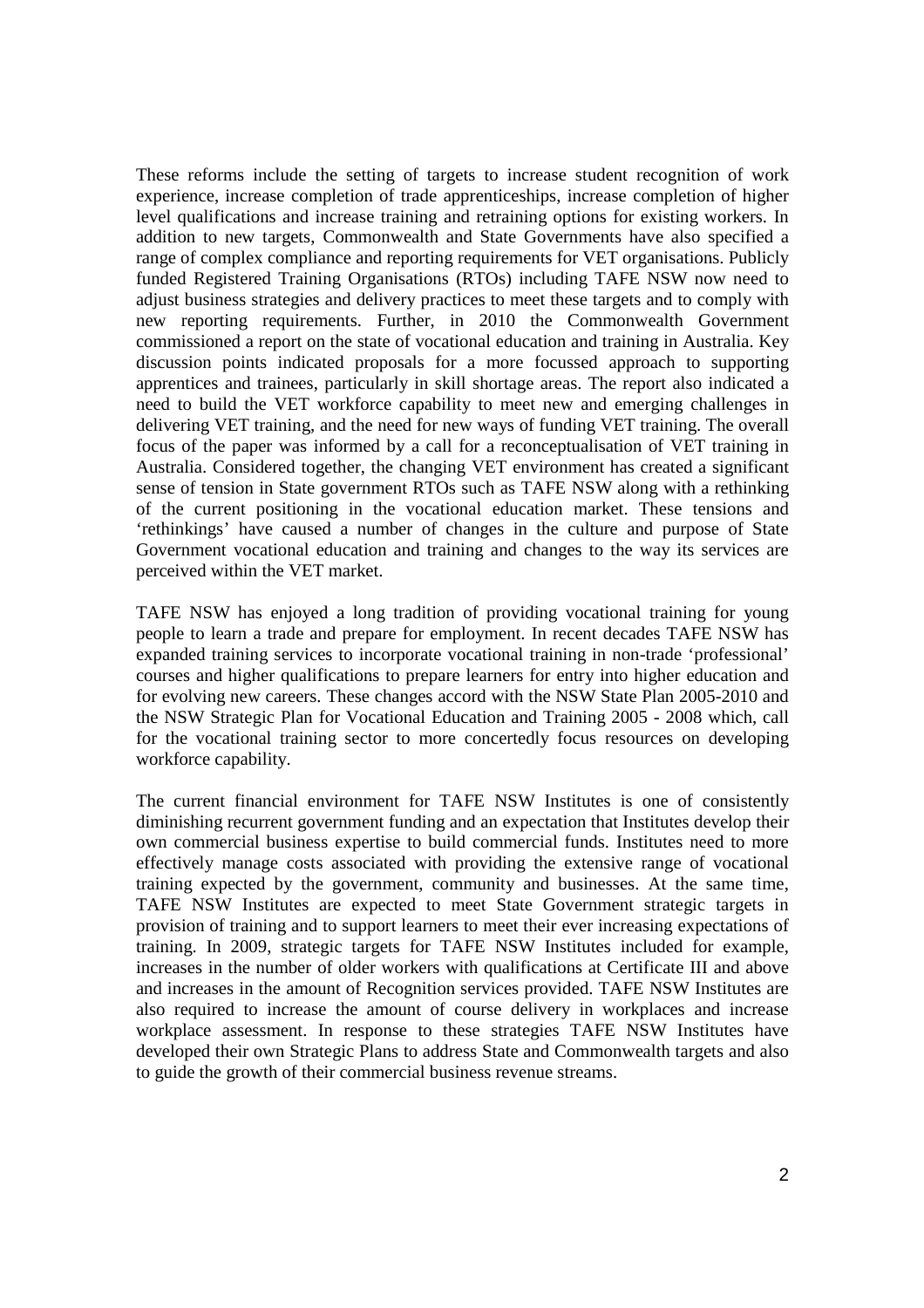In 2009, we looked at the implementation of an Institute Strategic Plan in one large TAFE NSW college in NSW. We looked specifically at the implementation process and the difficulties experienced by a range of staff in implementing change and in addressing specific targets. We found that overall, staff experienced difficulties engaging with some of the changes put forward by managers and what, at the time, was required of them to operate differently. We noted a significant lack of connection between the organisation's expectations of staff and the level of actual engagement and ability of staff to take appropriate and effective actions to embrace the required changes. We noted also, a need to look more closely at what could be the cause of such a lack of connection.

In late 2010 we looked at how the implementation of the Strategic Plan at the case college had progressed since 2009. We also asked questions to a group of VET practitioners working in different contexts in different areas of NSW and other states in Australia, about their experiences of implementing significant changes in their organisations. In the next section we discuss outcomes of this second look at implementing strategic plans and change in large VET organisations and go on to propose a way forward for future VET organisations and others, in implementing significant cultural change through strategic plans.

#### **The Stage One Study and background to the Stage Two study**

This study follows our initial study conducted in 2009 which looked at a range of issues, including successes and difficulties in implementing a strategic plan in a large VET organisation in Australia. We concluded in this first stage study that difficulties arise in the implementation of strategic plans when there are disconnections between organisational expectations and staff engagement. Published strategies and targets are difficult to effectively address when staff have little interest or capacity to make the required contributions to the targets set by management. We found the causes of much of the lack engagement included low levels of staff concern for meeting targets, low level sense of urgency, lack of capacity to implement changes, lack of understanding of the need for change and in some cases, a fundamental disagreement with the objectives of some of the changes required. (Carter & Ellis-Gulli 2010). The cultural change required to move the organisation from it relatively static foundations of guaranteed government funded support and the reliance on traditional modes of training and management into a more responsive business focussed organisation were disorienting and discomforting for staff (Carter & Ellis-Gulli 2010). The new 'edu- business' focused way of working, as we called it, and a number of physical alterations made to the college as a result of government funding initiatives, had literally, in some cases, 'shaken the ground', for many college staff.

A number of teachers and middle managers were found to be facing significant changes in not only course content (what to teach) but also teaching methodologies (how to teach) and the types of students now entering vocational courses (who to teach). We found that changes associated with the new strategic targets had created anxiety among many middle level managers and practitioners and we suggested this was one of the main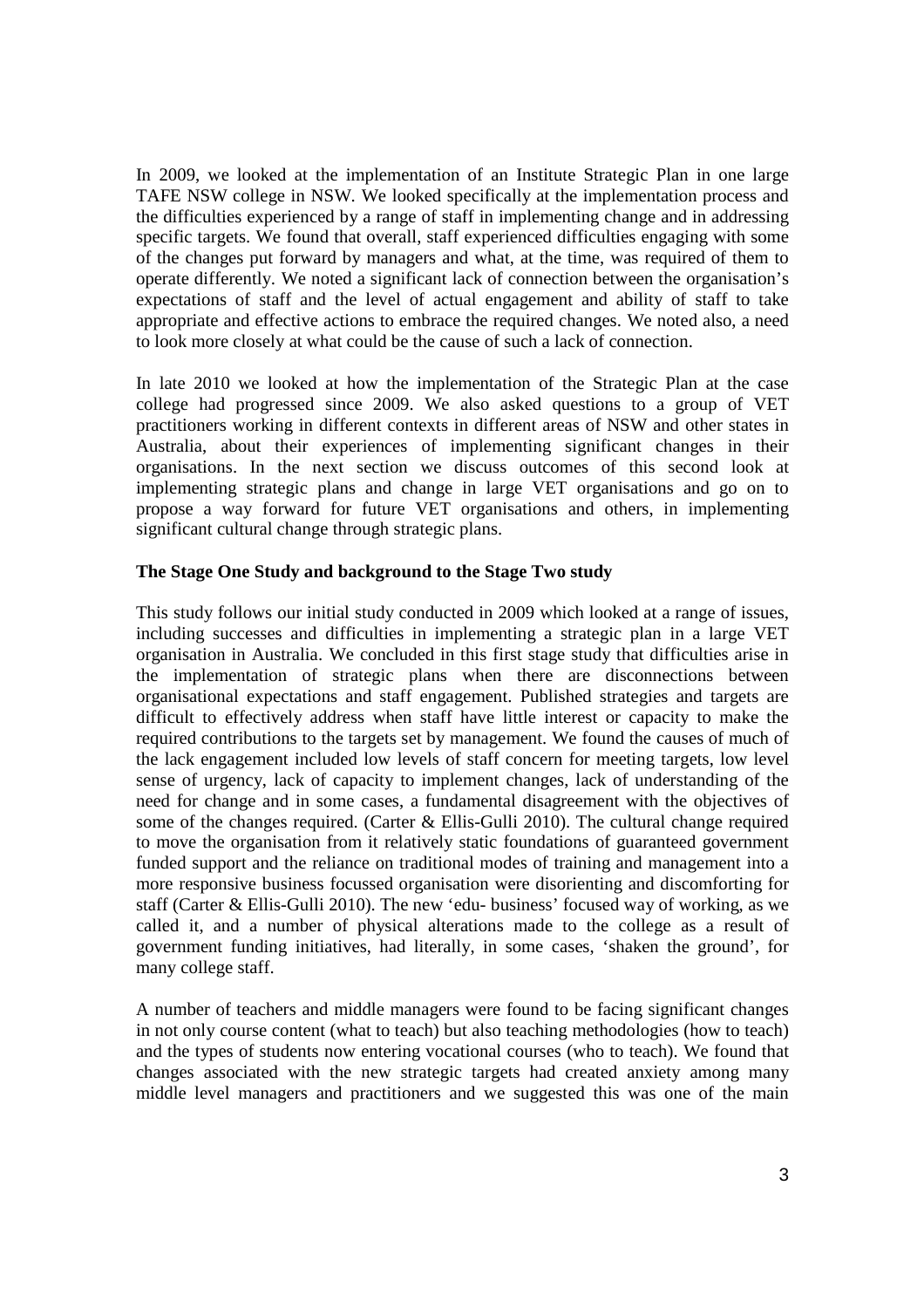causes for some of the disengagement with implementing the new strategic directions at the college.

### **The focus of this Stage Two study**

In this new study, we examine the implementation of the strategic plan in the same organisation, six months after the initial launch of the Plan. We look at the experiences of the college manager and a small number of teachers who are responsible for implementing the strategy in this college. We also look at the experiences of a number of managers and teachers in implementing strategic plans in other VET organisations as a way to compare and contrast the experiences of those involved in the first study. We used these sample experiences to build an indicative picture of actual teacher and manager perspectives, their thoughts and practices, concerns and successes. We looked back briefly on what we learned from the Stage One study to inform this next stage. We use this learning to build a better understanding of the experiences of college teachers and managers in implementing strategic change and in managing in the new 'edu-business' environment. In this new 'Stage Two' study we use what we have learned from the Stage One study to make suggestions for ways to build bridges between 'complacency and action'; to make suggestions for VET colleges to 'move and shake' ways forward into the new business operating environment. We outline a range of issues which act to assist and constrain implementation of significant organisational change which involves middle level managers. We look at how these issues will be useful for future change management planning purposes in vocational colleges.

In the next section we look at literature relating to the issues of managing strategic plans and managing change in large organisations. Our study is guided by insights drawn from recent studies on topics such as engaging staff in strategic planning and how successful outcomes can be achieved.

### **Literature which provides background and context to our study**

Common to change management literature is the suggestion that effective organisational changes are often made in incremental steps in alignment with organisational strategic plans, human resource strategies, clear communication strategies and the committed involvement of staff. Strategic change requires integration of processes of planning, visioning, communicating and implementing significant changes to the way business is organised and conducted (Burnes 1996; Stace & Dunphy 2004). The way businesses manipulate their strategies and redefine their organisational architectures to meet the challenges of changing business environments is critical to their ongoing success. So too is the way organisations adjust their operational strategies to meet the challenges of multiple business contexts. Contemporary organisations often find themselves challenged by the dual demands of managing both differentiation and integration of business strategies (Nadler & Tushman 1999). It is therefore important for organisations undergoing significant change to be able to develop strategies to manage ongoing and changeable practices.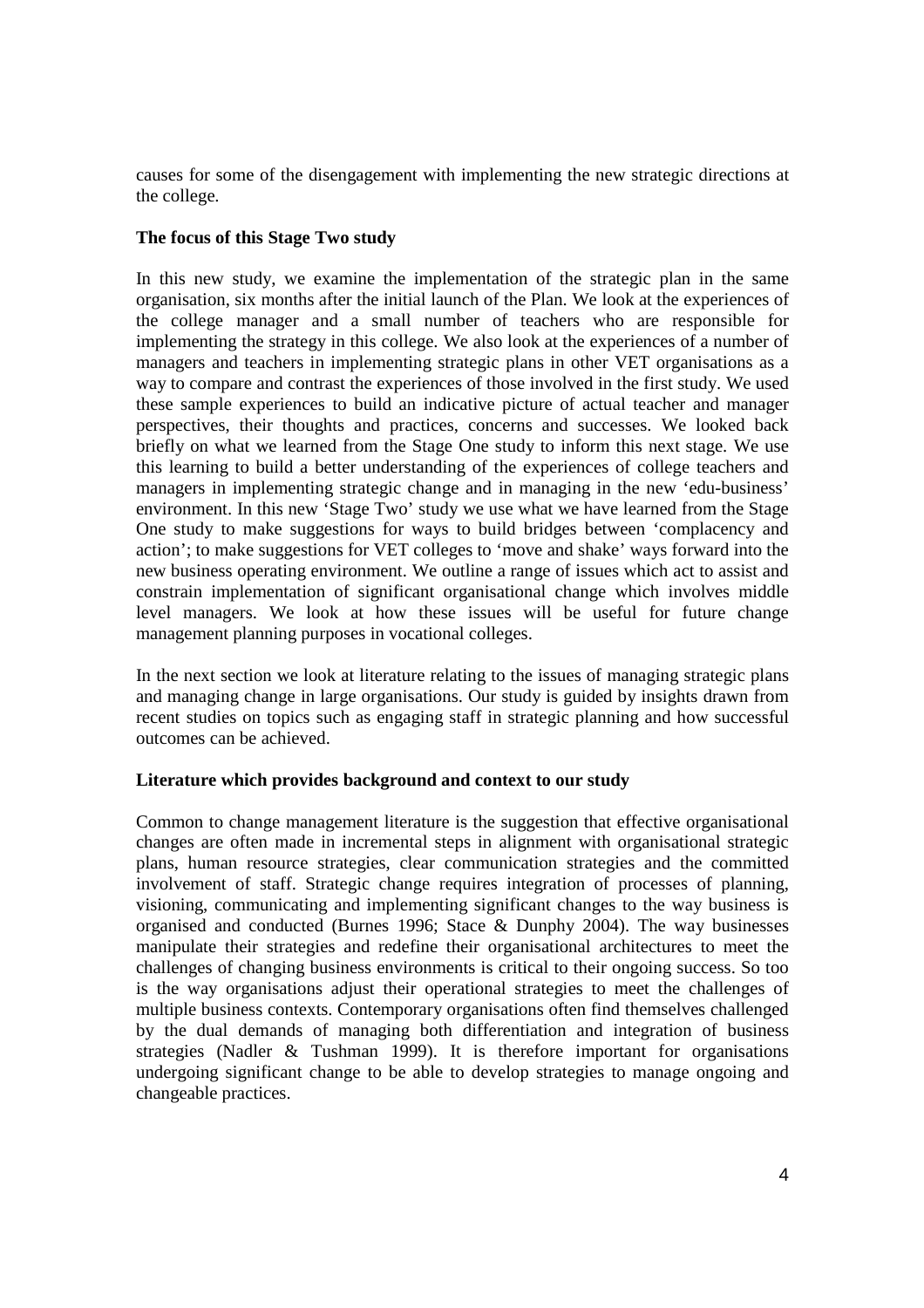A sense of urgency, the perception among workers that planned changes are relevant to them and their work and a desire among staff to participate and support change are critical success factors in implementing change in organisations (Burnes 1996; Hiatt 2006; Mitchell & Young 2002). Good leadership, an appropriate model of change, some room for negotiation and compromise and well planned communication mechanisms are crucial for building the support of the workforce (Stewart & Kringas 2003). Successful change management programs also require 'effective management of uncertainty' through proactive communication and establishment of trust (DiFonso & Bordia 1998).

Strategic communication however, is a two way engagement between the organisation and workers with the aim of involving workers in and providing feedback on early core ideas (Stace & Dunphy 2004). Further, they suggest a successful change management strategy incorporates a close alignment of not only strategic directions with planned changes but also close alignment with the human resources strategy (Stace & Dunphy 2004). Critical to communication processes therefore are the ways in which workers are enabled to engage with change strategies, contribute effectively to the development of ideas and give and receive feedback in the process of their 'everyday' on-the-job work. It is clear from change management literature that successful change in organisations requires commitment at all levels and is facilitated by changes in behaviours of individuals and groups who make up the organisation (Burnes 1996). A key element of successful change is how strategies engage and support people within the organisation.

As Burnes (2006) suggests, large scale change can easily lose focus on the purpose and relevance of change to many involved, particularly for organisations operating in dynamic and uncertain times. An effective model for managing change is one which enables strategies to be varied to achieve optimum fit with the changing environment (Stace and Dunphy 1993 in Burnes 1996). Small incremental steps in managing change however, allow the organisation to assess the change process and make adjustments when and where necessary.

Important also to managing organisational change is the role managers play in interpreting and communicating strategies and guiding and modelling acceptance of these changes. Managers can make significant contributions to engaging staff and developing worker's core competencies such as understanding organisational strategies and becoming engaged and involved with change. Managers can play important roles in facilitating individual and collective learning strategies to assist workers to develop onthe-job skills and knowledge and moreover, to create conditions which support ongoing worker learning (Carter 2009; Carter & Ellis-Gulli 2010; Macneil 2001). We argue that the creation and management of authentic opportunities for workers to build not only knowledge and skills but also awareness and understanding of their roles in bringing about organisational change, are imperative steps in the process of managing and implementing strategic changes in organisations.

Like most strategic change however, challenges and disruptions brought about by the implementation of new strategies and new ways of working can create tensions among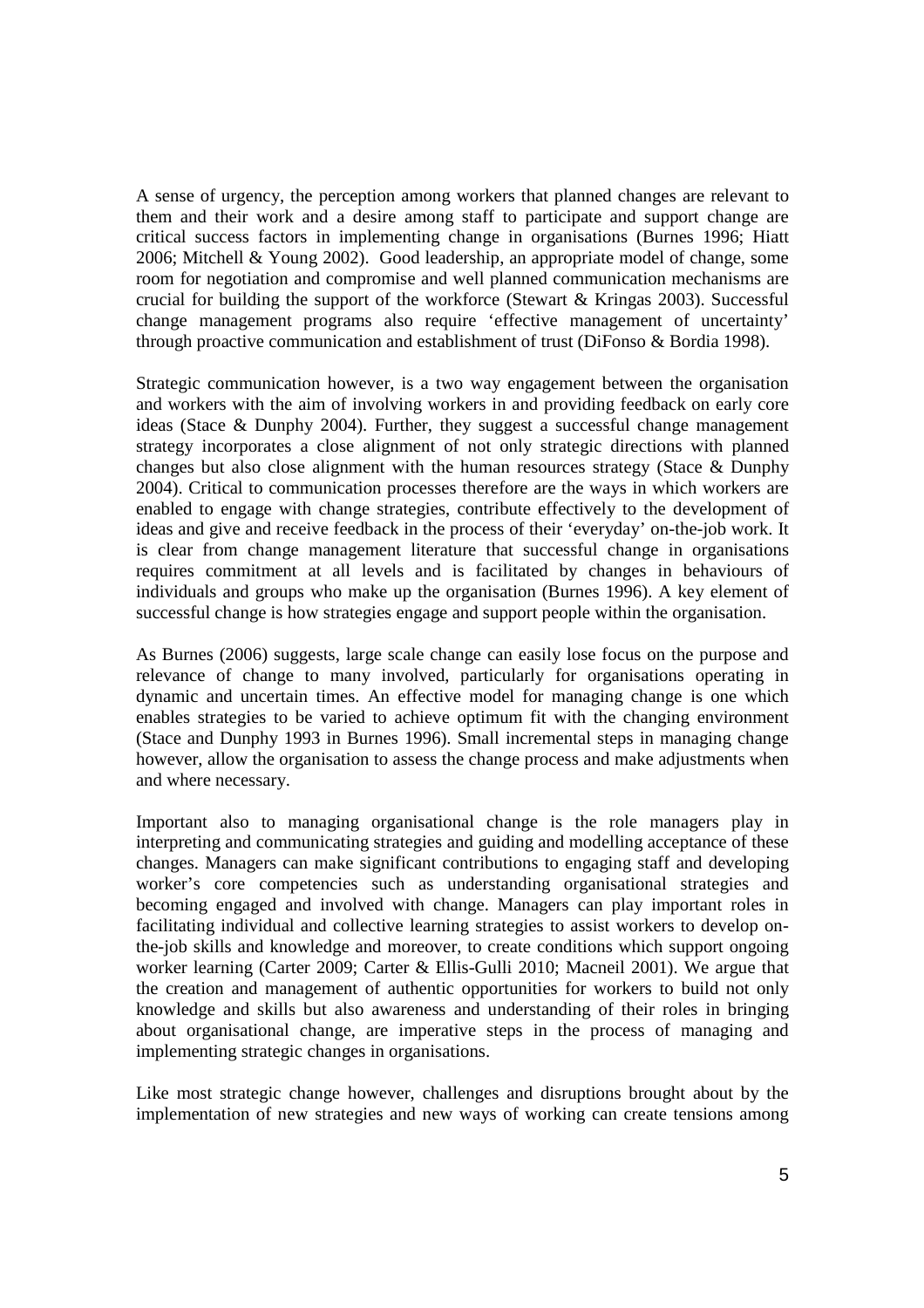staff and within the broader workplace community. In some cases, significant changes to usual work practices can be resisted by workers for a range of reasons. In our first study we noted reasons for resistance to change involved issues such as a perception of lack of support from senior managers, a lack of understanding of what is required to make required changes and personal disagreement with principles of some of the required changes (Carter & Ellis-Gulli 2010). Resistance to change has also been noted by Clayton (et al 2008) who suggest that people in organisations bring with them pre-existing histories and resources which can act to constrain a change process. They also noted that inertia to change is common in organisations (Clayton et al. 2008). They describe the subcultures or 'tribes' which exist within large training institutions can create a hierarchy of competing allegiances that work against a macro organisational culture and loyalty. For example, the loyalty of a teacher of accounting is first and foremost placed with the profession of accountancy. An accounting teacher's loyalty in the second instance, is likely to be with other teachers of accounting within the teaching discipline and in the third instance, loyalties may align with the immediate place of work (campus, college). An accounting teacher may form a distant relationship with the broader organisation if, or as opportunities arise. This observation therefore suggests that in order to achieve some level of Institutional change, the change process may need to be addressed in the early stages with teachers and head teachers in the context of their own teaching section within the organisation; relevance to discipline being a critical element of the change approach in a training organisation.

The importance of clear communication in implementing new strategies in organisations is noted by Stewart and Kringas (2003). However, their view is that in literature there is a tendency to blame employee resistance for failures of implementation of strategic plans. They suggest that in reality, failures can be attributed, not necessarily to workers, but rather, to the communication skills and strategies of senior managers. In their view, senior managers are often unwilling or unable to explain to others just what they are doing in terms of implementing change. Senior managers they suggest, lack skills in communicating reasons for change and what the changes will mean for workers and the wider organisation. Stewart and Kringas (2003, pp.686) found that in their studies of change, workers were generally accepting if change was well explained, clearly communicated and the pace was not too fast. They found that workers need to be able to see 'real alignment' between their day to day jobs and the values proclaimed by management. When workers 'baulked' at implementing changes, it tended to be because change initiatives seemed disjointed, faddish or poorly thought through. They also suggest that if the model for change is well designed, a shift in values will 'happen anyway'. If a cultural change is based on a sense of a 'bad culture' this gives managers little to work with and also it tends to alienate workers (Stewart & Kringas 2003).

The need for strong leadership in managing change is also noted in much of the change management literature and is reiterated in a range of recent management and organisational development related studies (Fenwick 2007; Stewart & Kringas 2003). In a case study looking at the way businesses in Canada and the US apply sustainable organisational practices, Fenwick (2007) found ecological sustainability of businesses requires clear communication and demonstration of commitment from leaders. It also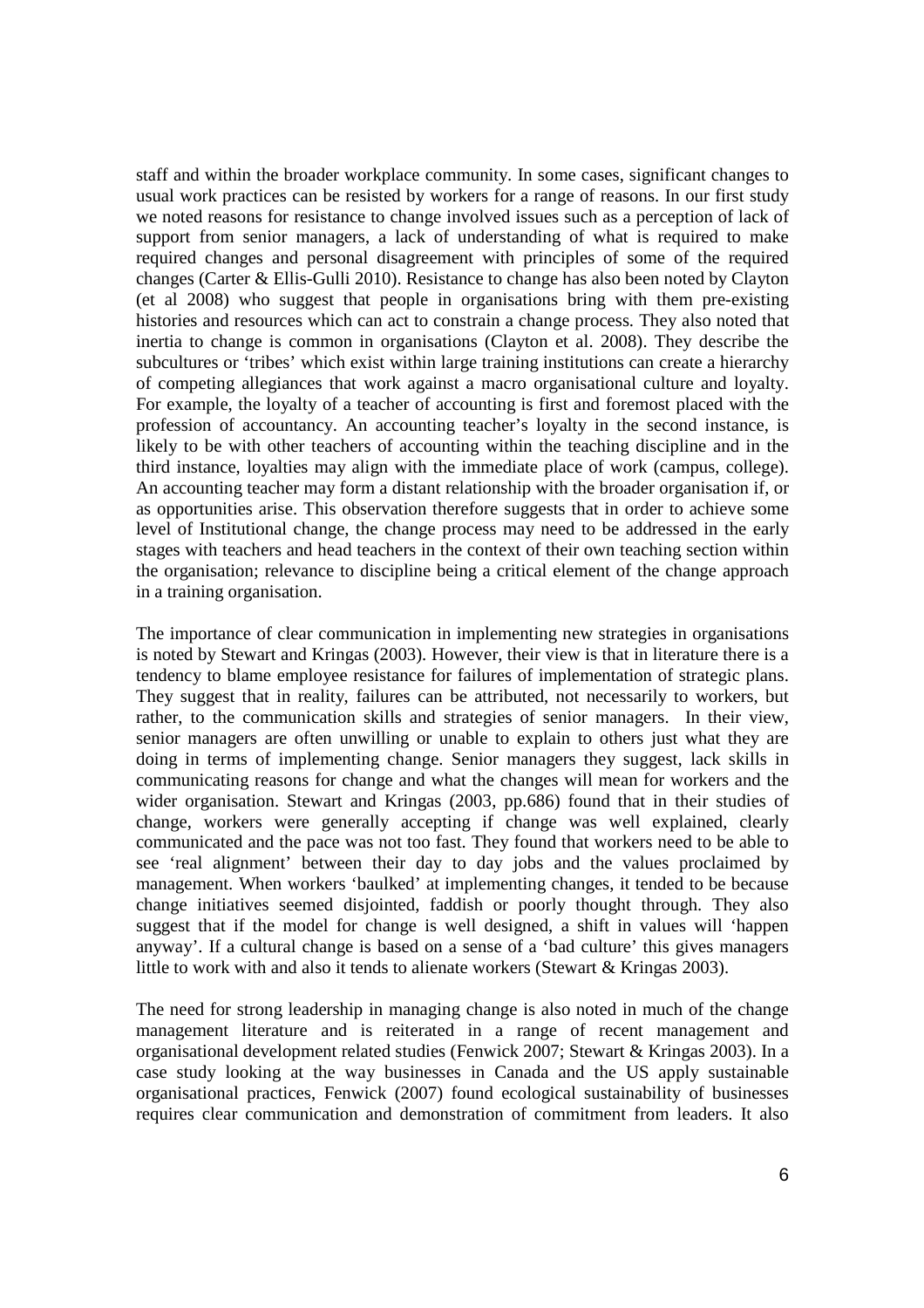requires educating workers and customers in ways that make sense to them within their own communities and interests, and, further, acknowledgement that sustainability is learned through everyday practice and interaction as people share, question, tinker and invent. This is a phenomenon described as 'emergence'; a central part of learning in an ecological model (Davis and Sumara 2005; Lange 2001 in Fenwick, 2007, p. 643). Fenwick goes on to say that leaders alone will not convert attitudes to a commitment but rather, a focus on learning can help foster understanding and active participation in sustainable practices within an organisation.

Clearly, managing change in organisations is a complex process of 'selling' an idea to others and supporting the process of change through continuous and clear communication with high levels of relevance to discipline and organisational objectives. An overarching theme in change management literature is however, the need for a continuing commitment from senior managers to the change process and effective communication to enable workers to align their contributions to the wider organisational strategy. We see these and similar issues emerge in our Stage Two study and some alternative approaches by managers which challenge these observations.

## **Method**

Data informing this Stage Two study was gathered and analysed using a case study strategy (Yin 2003). Semi- structure interviews were conducted with a senior college manager and two TAFE NSW head teachers. Ideas were also gathered from discussions with VET practitioners who attended a workshop conducted at a national conference in 2010. We also looked at a range of organisational documents including a recent snapshop survey (*Pulse on the My Voice Survey 2010)* conducted by the Institute within which this college is located. The workshop included participants involved in various roles in VET education in a number of metropolitan and regional locations in different States of Australia. The recent 'snap-shot' of staff perceptions on change was conducted with a sample of 190 staff (from a total population of 5,000 staff) employed in a wide range of positions within the organisation. This survey followed the same format and contained the same questions as the original whole of organisation '*MyVoice*' survey conducted in 2009. Similarly, the '*Pulse on the My Voice Survey 2010'* survey was a primarily quantitative study with a small number of free text responses provided by participants.

### *Structure of the workshop*

The workshop was designed to provide an opportunity for us to share our findings from the first stage of the study and to generate discussion about how strategic plans are implemented in other organisations.

The workshop commenced with a brief presentation of the background and rationale for both stages of the study. The workshop included brief presentations from four panel members about their experiences of managing and implementing strategies and business practise to address strategic targets set by the Institute. The workshop was presented in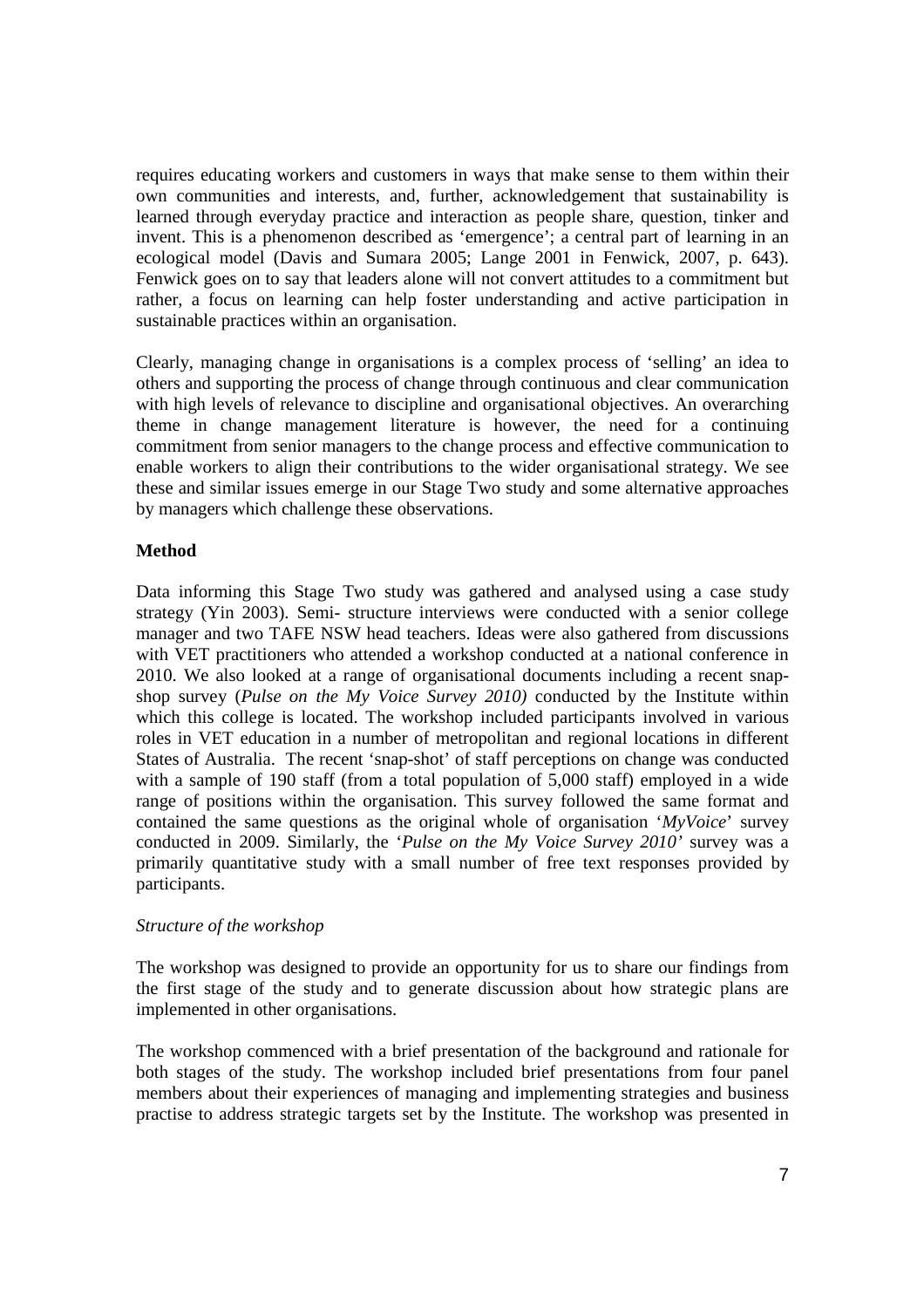three stages. Firstly, the perspective of the organisation's director of strategic planning set the scene with an overall view of the planning process and how organisational objectives were set. Secondly, the director of a large vocational college provided an overview of issues encountered at the management level. This was followed by brief overviews of the experiences of two head teachers in implementing a mandated strategic organisational plan.

The brief presentations were designed to raise distinctive experiences and to generate discussion among those attending the workshop. The perspectives of panel members and workshop participants were analysed in light of prevailing organisational requirements, Government reforms and recent literatures in the area of change management, vocational training and strategic planning.

### **Findings and discussion**

Data from the '*Pulse on the My Voice Survey 2010'* survey, workshop and interview with a senior college manager and head teachers were analysed and sorted into themes relating to three key issues, that are 'difficulties with implementing changes', 'engaging staff in implementing strategies to address targets', and 'what we have learned and ways forward'. We expand on these themes in the next section.

*1. Difficulties experienced by college staff with implementing changes: addressing strategic plan targets (manager's perspective; head teacher perspective)* 

Results of the recent '*Pulse on the MyVoice Survey 2010*', interviews and conference workshop indicated a range of difficulties and issues experienced by staff representing a 'vertical slice' of the organisation. Difficulties still being experienced by staff include:

- a) communication from senior managers, and
- b) a lack of explanation and consultation with staff

Analysis of data suggests a range of issues still need to be addressed, including:

- a) improvement in communications between manages and staff and between staff groups
- b) increase in communication and consultation from management to staff about changes affecting staff
- c) more transparency about the future of the Institute
- d) more inclusive practices, collaboration and consideration of problems encountered by head teaches.
- e) more autonomy in decision making at a college level
- f) concerns that teachers are becoming 'revenue raisers' rather than 'teachers'
- g) concerns that staff efforts to be entrepreneurial are being fettered by the rule of other centrally managed units

These responses continue to show a disconnection between the organisation's expected level of engagement from staff and what is actually being demonstrated by staff. The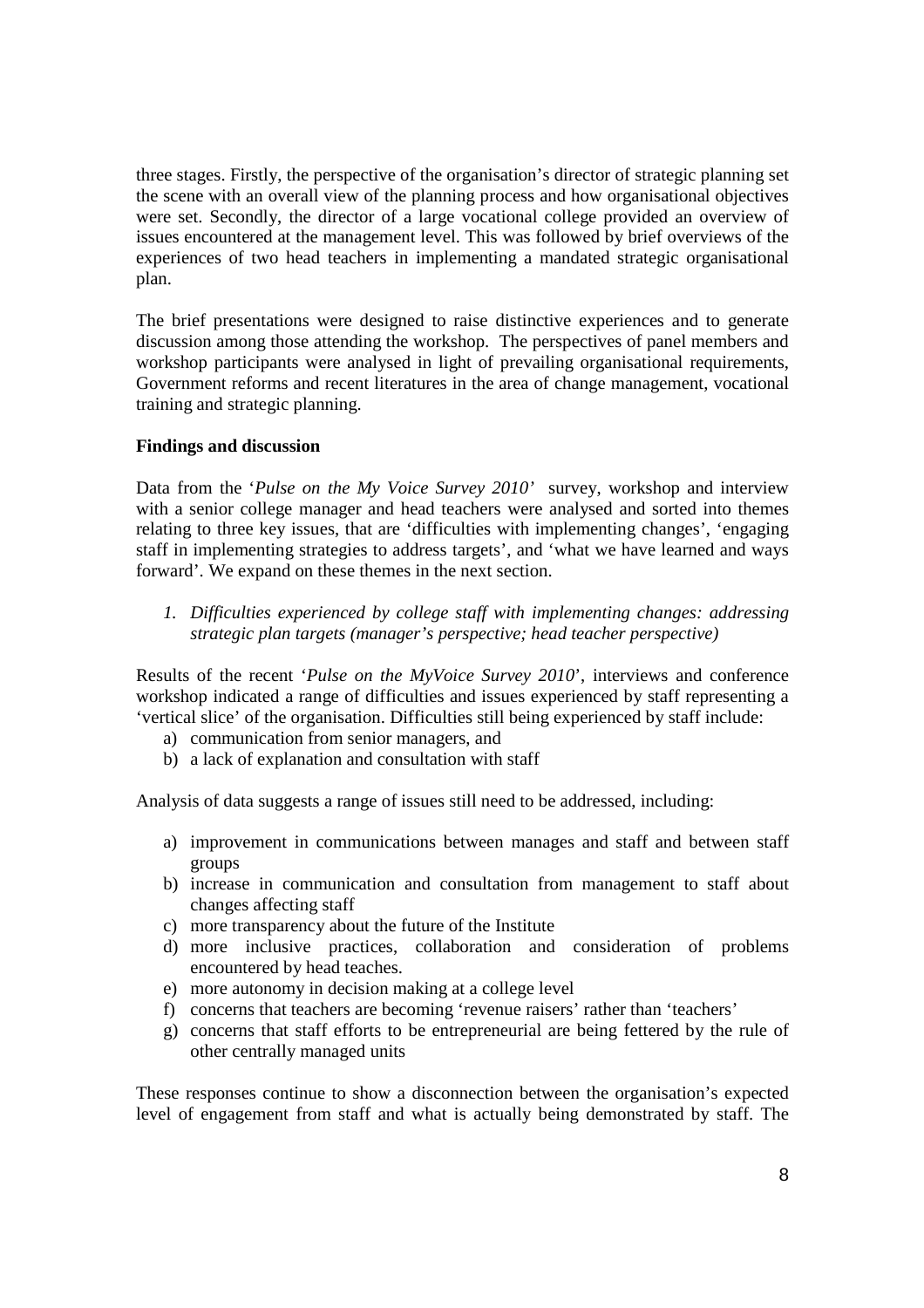response from the *Pulse Survey* reiterated findings from the Stage One study which indicated some teachers, six months on, are still either unable or unwilling to address the strategic targets set by the organisation. In some cases, staff continue to feel that their allocated targets contradict their personal philosophies of vocational education. Many believe vocational training is a public service and obligation, and as such some teachers continue to be fundamentally opposed to building commercial revenue from training.

#### *2. Engaging staff in implementing strategies to address targets (the experiences of others and ways to do this – from interviews, the Pulse survey and the workshop)*

The Pulse survey, workshop and semi-structured interviews indicated staff continued to be challenged by decisions made at both a college and organisational level. Data suggests a need:

- a) for more tangible and relevant allocation of targets at the teaching section level.
- b) to package targets for teaching sections in a way that resonates with teachers and relevant business and industry fields
- c) for targets to be discussed and allocated at teaching section levels so that critical relevant issues can be raised before targets are allocated.
- d) for a process that maps strengths of particular teaching sections to specific targets rather than measuring all sections against all strategic targets. Some teaching sections are ill equipped to address some of the allocated targets.

The structured interviews with Head Teachers conducted in January of 2011 showed a much greater awareness among Head teachers of the strategic targets and the relationship that the Strategic Plan had with the section's annual business plans. The Head Teachers showed a clear understanding of the need to engage not just themselves but also their teachers with the directions of the organisation. Head Teachers indicated they actually found benefit from having a numeric target that they felt was achievable and owned by them. They also stated that they had had an opportunity to negotiate with other sections about which of the targets they could more effectively report against.

#### *3. What we have learned and ways forward?*

As a result of difficulties identified from the Stage One Study, the College manager presented a summary of progress on addressing strategic targets to the College senior staff at the end of the academic year in 2010. The presentation included not only the progress of the college but also the progress of each teaching section in meeting targets. The urgency, particularly the financial implications of not meeting the strategic targets was also reiterated to staff. The report was noted to have significantly raised awareness among staff of the need for all staff to engage with and actively seek to make changes to the way they work, in order to not only address targets but to begin to modify the way they work to benefit students and the organisation as a whole. In looking back, we noted the presentation had the effect of alerting some teachers into taking more concerted actions in their sections to, for example, deliver courses in workplaces, provide recognition services and increase or engage in commercial training.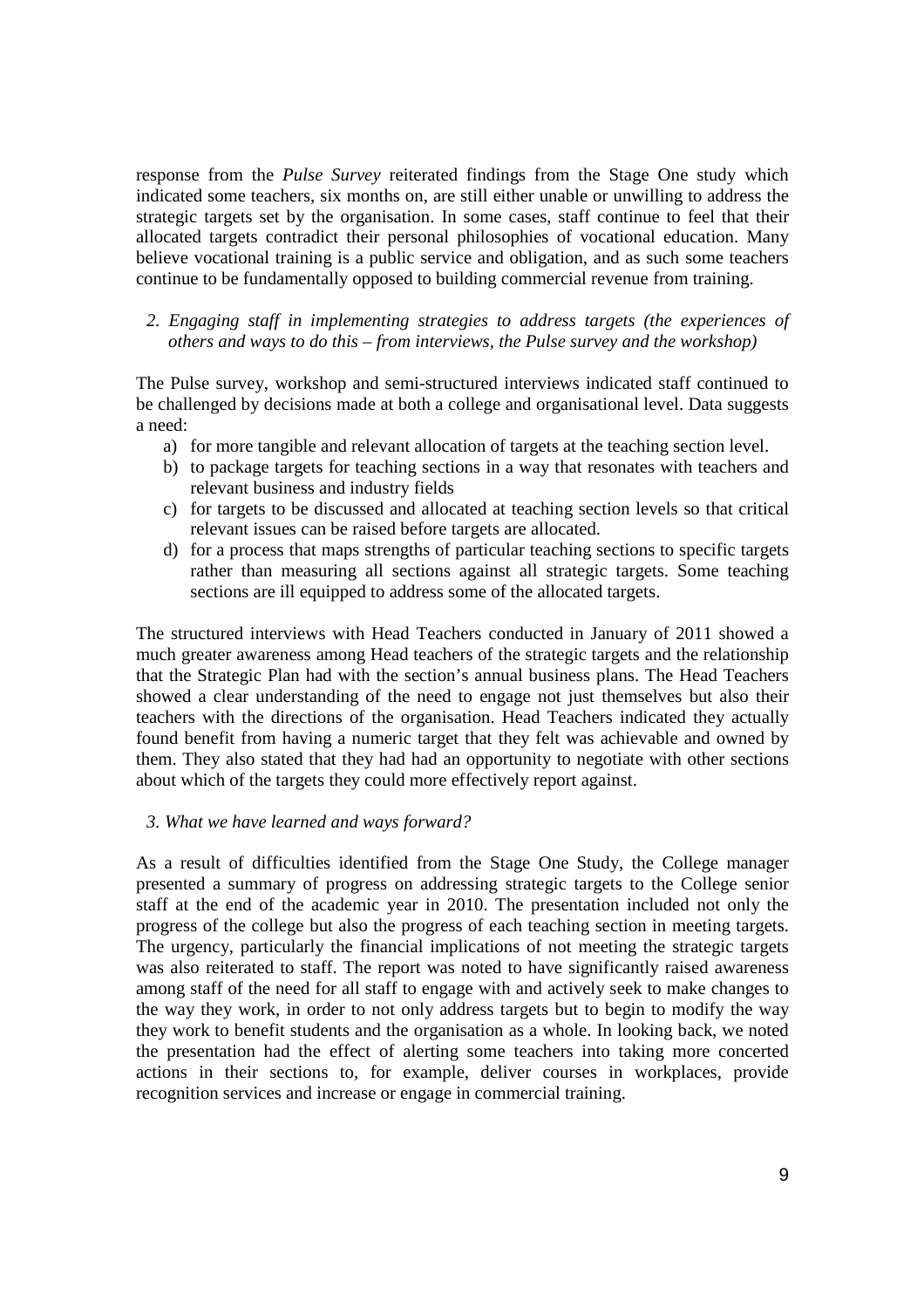The key challenges identified in the early stages of the implementation of the plan at this college, was the inability of some teaching sections to be able to address some of the targets. Sections responsible for teaching foundation courses in literacy and numeracy for example, found significant difficulty in addressing targets to increase recognition and workplace delivery. Teachers feel that targets for these types of services are simply unsuitable and unrealistic. Students in these programs generally are not employed, have no relevant work experience nor have attained any previous qualifications. Several sections also expressed their concern for granting large scale recognition which would deplete viable classes in some specialist areas. Clearly the initial implementation and communication strategy advocating a whole of college approach to addressing all of the targets was inappropriate and largely unachievable for some sections of the college.

Noting these difficulties, a senior manager subsequently put in place a process of consultation with head teachers with the aim of identifying priorities and achievable targets for particular disciplines. In 2011 teaching sections were reallocated targets to align with their strengths and to capabilities. The college labelled this as a 'cascading' model of communication and allocation of specific targets. An example of the cascading model was applied to a section teaching foundation skill courses where workplace delivery and recognition was not practiced and could not therefore contribute to workplace delivery or recognition targets. In consultation with head teachers and teachers, the management team negotiated a viable alternative target for these sections. The alternative was to reassign targets to make successful bids for contestable Government funding. This was a more realistic and achievable process and is seen as a more effective and appropriate way to contribute to targets to build revenue.

The study also found that as a result of reflections on their initial implementation strategy, the college management team had begun to more actively communicate requirements to teacher in a more clear and understandable way. The management team have begun to assist teachers by 'walking teachers through' the Strategic Plan targets and carefully explaining what each target means in both the short and longer term for teaching sections and students. The college management team have implemented what they call an 'Educational Review' process to facilitate the 'cascading communication model' and to provide an opportunity for teachers to discuss issues, concerns and possible solutions. As a result of this new 'cascading' model of target allocation and the new level of understanding established among managers and head teachers, educational staff, now appear to be more aware of and focused on making changes to their practices to contribute more effectively to allocated targets. This aligns well with literature which suggests strategic change requires 'buy-in' and commitment from stakeholders and clear communication about expectations from management (Fenwick 2007). However, while college management appear to have embraced the changes required to move from that of a provider of training services to operate more like a self funded business, many of the college staff have indicated they need more time to adjust to make the required level of connection with this new 'edu-business' environment.

#### **Conclusion**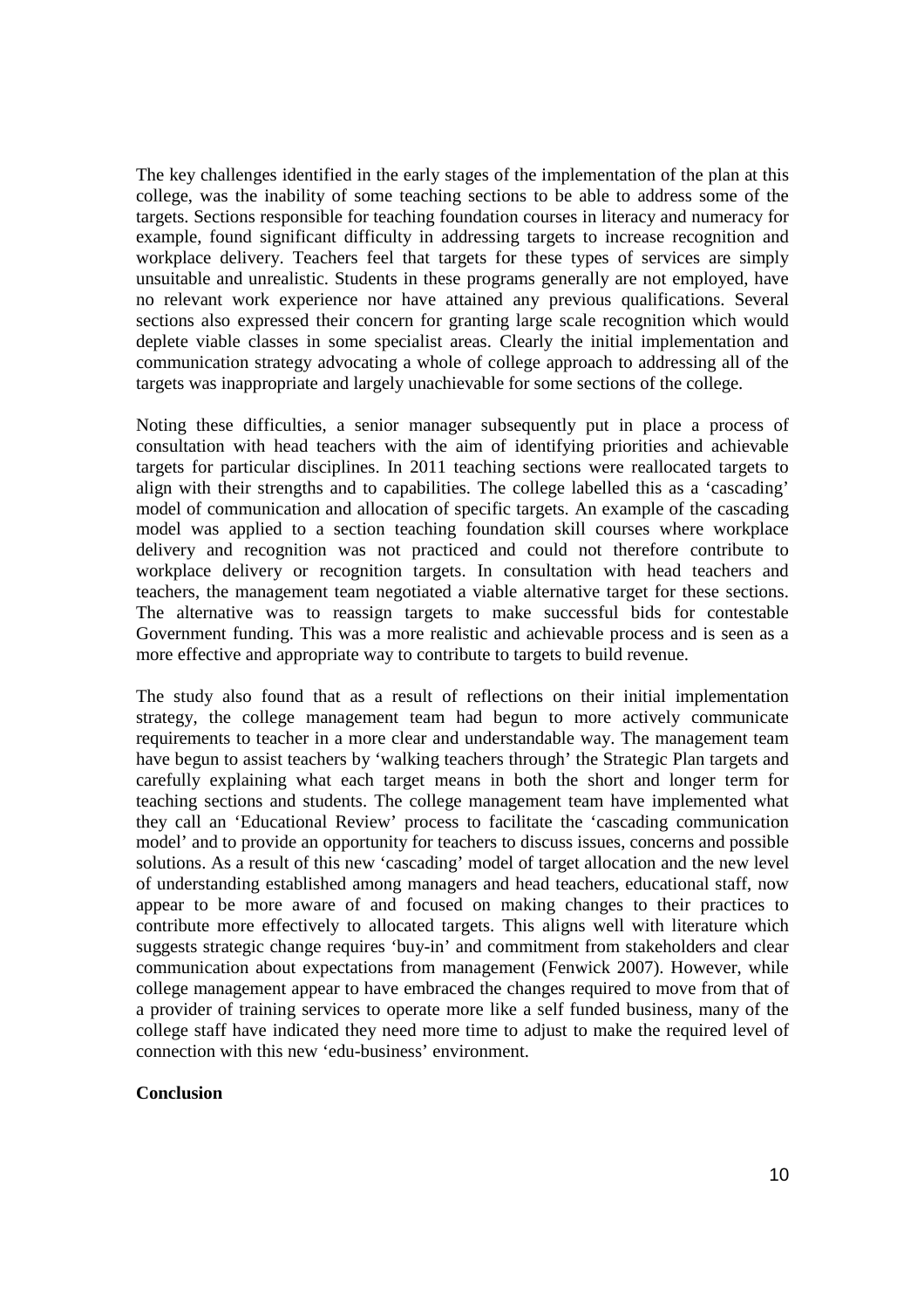In the Stage One study we found the communication mechanisms deployed by senior managers to disseminate information about strategic targets to staff had been at marginally successful in sending messages to head teachers. However, we found that information about the Institute's Strategic Plan had failed to effectively move beyond head teachers to teachers and other staff. We suggested this may have been attributed to a lack of perceived personal relevance to teachers and a lack of a sense of urgency surrounding the need for change. Literature suggests this is not unusual in large public sector organisations. The Stage Two study, particularly, data from interviews conducted at the same college one year later, showed a far greater level of engagement and 'buy-in' from staff at levels below head teacher. We attribute this to a far more active and transparent model of communication from the middle level managers. We anticipate the change was most likely due to the process of revising how targets are allocated to teaching sections. Rather than allocating targets to all teaching sections, the revised process included broad consultation with staff and the subsequent allocation of specific and relevant targets according to the capabilities and strengths of each section. The notion of addressing targets in a more focused way created a greater sense among teachers that targets were more tangible and achievable. The consultative nature of the allocation process increased the levels of cooperation and engagement among staff in the later stages of the implementation in 2010 and in early 2011.

In reviewing the process of communication and implementation of a strategic plan and its implications for stakeholders, much as been learned by managers and teachers at this college. Drawing on the experiences acquired during both stages of the implementation of the plan, we anticipate the college will now be encouraged to continue to adapt strategic targets with a view to more effectively contributing to organisational business strategies. In future years, it is anticipated the college will look forward to improved performance against targets as a result of the implementation of the new 'cascading model' of communication and specific target allocations. The learning from evaluating a process of significant change and impact has resulted in a reduction in staff disengagement and complacency. It has also led to improved level of understanding and engagement by teachers and, overall, a more effective contribution to the sustainability of the college through the now more concerted effort to address strategic targets. The organisation is now in a better position to contribute to furthering vocational education as both a service and an edu-business.